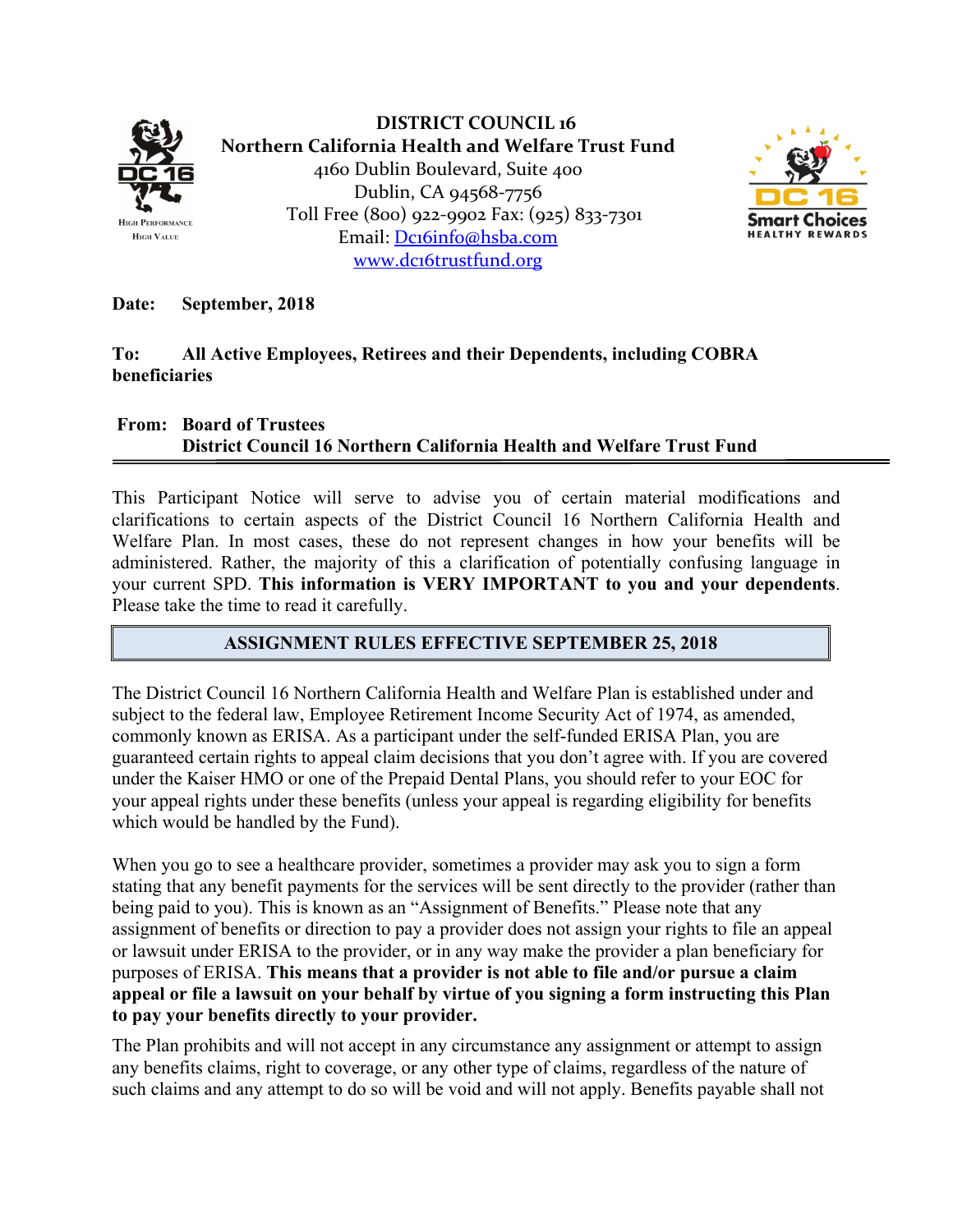be subject in any manner to anticipation, alienation, sale, transfer, assignment, pledge, encumbrance, or charge by any person, including the Plan Participant, a Participant's dependent or creditor of the Plan Participant without the express written permission of the Plan; however, a Plan Participant may direct that benefits due him/her, be paid to a healthcare provider in consideration for hospital, medical, dental and/or vision care services rendered, or to be rendered.

The payment of benefits to a healthcare provider shall be done solely as a convenience and does not constitute an assignment of any right under this Plan or under ERISA, is not authority to act on a Participant's behalf in pursuing and appealing a benefit determination under the Plan, is not an assignment of rights respecting anyone's fiduciary duty, is not an assignment of any legal or equitable right to institute any court proceeding against the Plan, and in no way shall be construed or interpreted as a waiver on the Plan's prohibition on assignments. The Plan are not responsible for paying healthcare provider invoices that are balance billed to a Plan Participant.

## **GENERAL STATEMENT OF NONDISCRIMINATION**

The District Council 16 Health and Welfare Trust Fund's health care plan complies with applicable Federal civil rights laws and does not discriminate on the basis of race, color, national origin, age, disability, or sex. The Plan does not exclude people or treat them differently because of race, color, national origin, age, disability, or sex. The Plan:

- a) Provides free aids and services to people with disabilities to communicate effectively with us, such as:
	- Qualified sign language interpreters
	- Written information in other formats (large print, audio, accessible electronic formats, other formats)
- b) Provides free language services to people whose primary language is not English, such as:
	- Qualified interpreters
	- Information written in other languages

If you need these services, contact Coleen Christophersen.

If you believe that the Plan has failed to provide these services or discriminated in another way on the basis of race, color, national origin, age, disability, or sex, you can file a grievance with: Coleen Christophersen, Civil Rights Coordinator, HS&BA, 4160 Dublin Boulevard, Suite 400, Dublin, CA 94568-7756, Phone: (800) 922-9902, Fax: (925) 833-7301, E-mail: dc16info@hsba.com. You can file a grievance in person or by mail, fax, or email. If you need help filing a grievance, Coleen Christophersen, Civil Rights Coordinator, is available to help you.

You can also file a civil rights complaint with the U.S. Department of Health and Human Services, Office for Civil Rights electronically through the Office for Civil Rights Complaint Portal, available at *https://ocrportal.hhs.gov/ocr/portal/lobby.jsf,* or by mail or phone at: U.S. Department of Health and Human Services, 200 Independence Avenue SW., Room 509F, HHS Building, Washington, DC 20201, 1-800-868-1019, 800-537-7697 (TDD). Complaint forms are available at

*http://www.hhs.gov/ocr/office/file/index.html*.